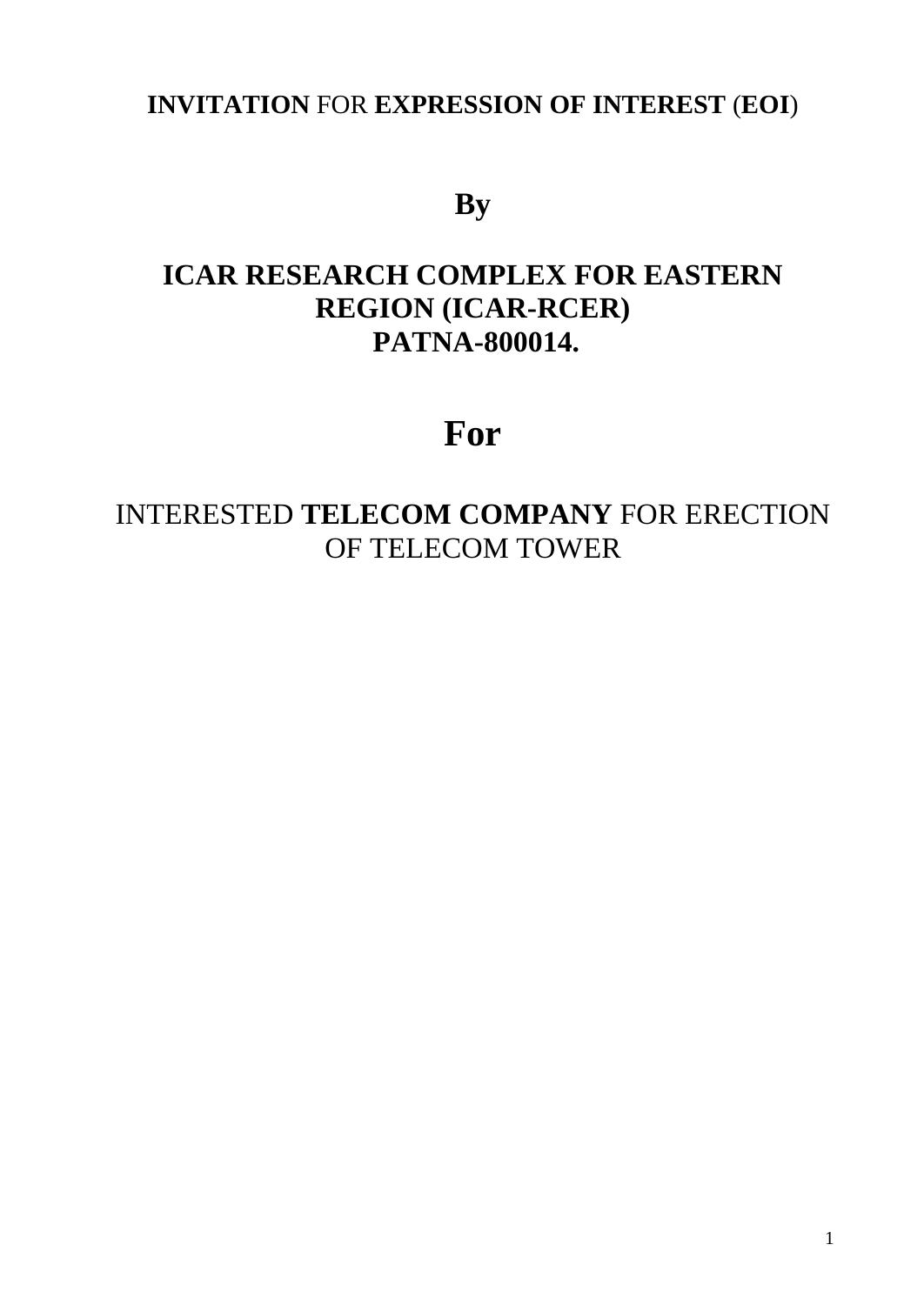# **INDEX**

| <b>Section No.</b> | <b>Name of Section</b>                                                                | Page<br>No. |
|--------------------|---------------------------------------------------------------------------------------|-------------|
|                    |                                                                                       |             |
| <b>Section I</b>   | Invitation for Expression of Interests (EoI)                                          | 3           |
| <b>Section II</b>  | <b>Brief about Objectives and Scope of Work</b>                                       | $4 - 5$     |
| <b>Section III</b> | Instructions to Telecom Company (ITC)                                                 | $6 - 10$    |
| <b>Section IV</b>  | <b>Pre-Qualification Criteria</b>                                                     | 11          |
| <b>Section V</b>   | Formats (including Questionnaires) for Submission of<br><b>Expression of Interest</b> | $12 - 18$   |
| <b>Section VI</b>  | Bank Guarantee Form for Bid Security (i.e. EMD)                                       | 19          |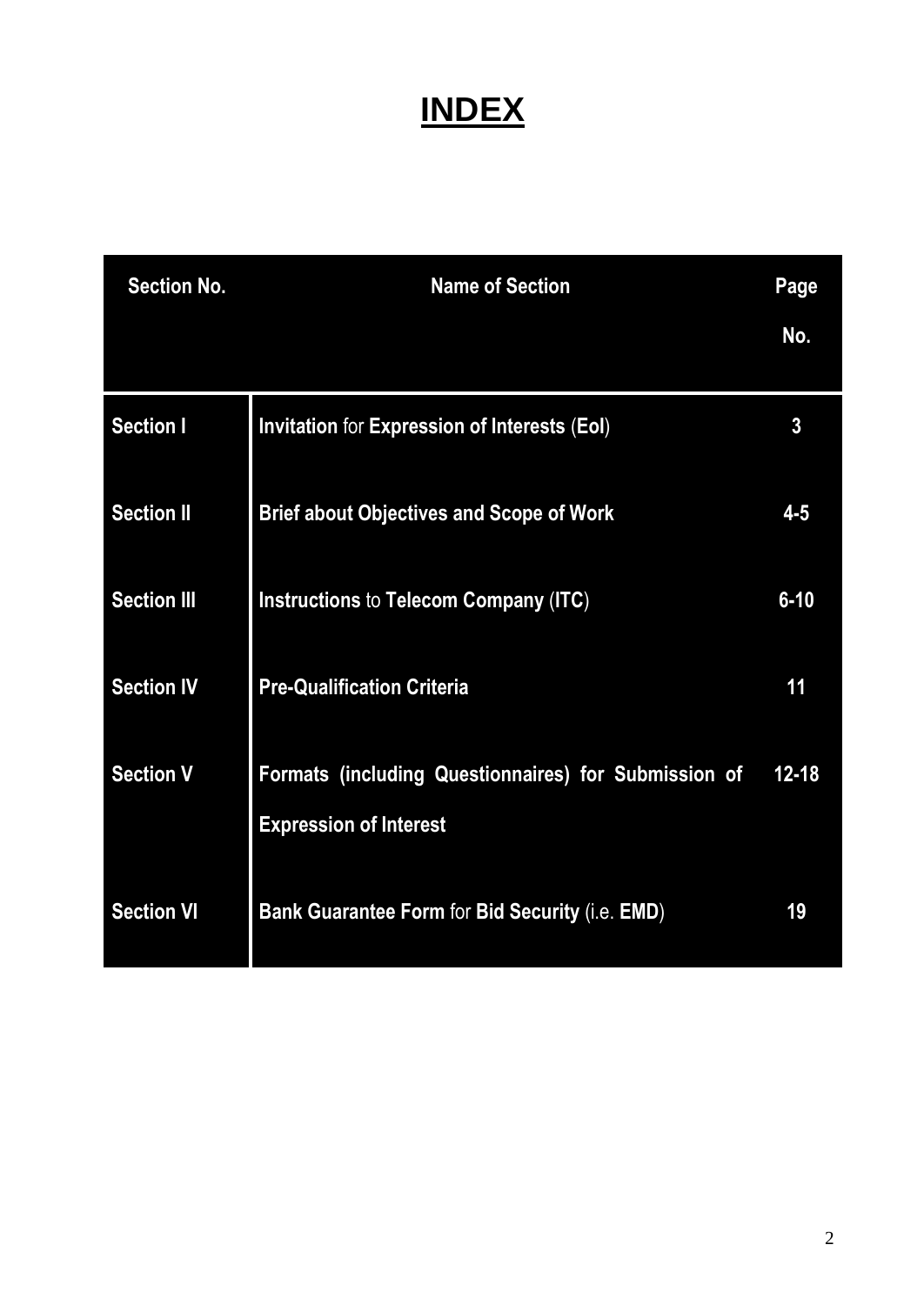### *SECTION-I*



### **ICAR Research Complex for Eastern Region**

ICAR Parisar, P/o - BVCC, Patna – 800 014 (Bihar), INDIA Phone No. (0612) 2228805, 2228882\*104, Fax No.2223956, Website[: www.icarrcer.in](http://www.icarrcer.in/)



#### **EXPRESSION of INTEREST FOR INSTALATION OF TELECOM TOWER**

 **ICAR Research Complex for Eastern Region** (**Indian Council of Agricultural Research), Ministry of Agriculture, Government of India** hereby invites **sealed Expression of Interest** from **eligible telecom firms** for erection of telecom tower for the purpose of best communication services.

**1.** A **complete set** of **Expression of Interest documents** in **English** may be downloaded from our website: [www.icarrcer.in](http://www.icarrcer.in/)  or may be collected from Asstt. Admn. Officer, ICAR-RCER, Patna on submission of written request on payment of ` **1000/-** by **crossed Demand Draft** (Non-refundable); from 19.01.2016. DD may be drawn on a scheduled commercial Bank in India, in favour of "**ICAR UNIT: ICAR-RCER, Patna"**, *in case of downloading EoI document from the Institute website*, the firm must submit respective cost of *EoI* document ₹ 1000/- with its *EoI*, otherwise *EoI* will be rejected straightway.

**2.** Other detailed terms and conditions and bidding documents are available on our website[: www.icarrcer.in/tenders](http://www.icarrcer.in/tenders).

**3.** *To solicit prospective Bidders' feedbacks, on Specifications/Terms, a Pre-EoI Meeting is scheduled on 27.01.2016*.

| Date of Start of Sale of Eol Documents         | $\frac{1}{2}$ 19 <sup>th</sup> January, 2016 |                                    |
|------------------------------------------------|----------------------------------------------|------------------------------------|
| Pre- Eol meeting in Conference Hall, ICAR-RCER | : $27^{th}$ January 2016 (3.00 PM)           | Sd/-                               |
| Last Date for Submission of Sealed Eols        | : $15^{th}$ February, 2016 (2.30 P.M.)       | Sona Ram Rajak                     |
| Date of Opening of Eols                        | : $15^{th}$ February, 2016 (3.00 P.M.)       | (Assistant Administrative Officer) |
|                                                |                                              | E-mail: info@icarrcer.in           |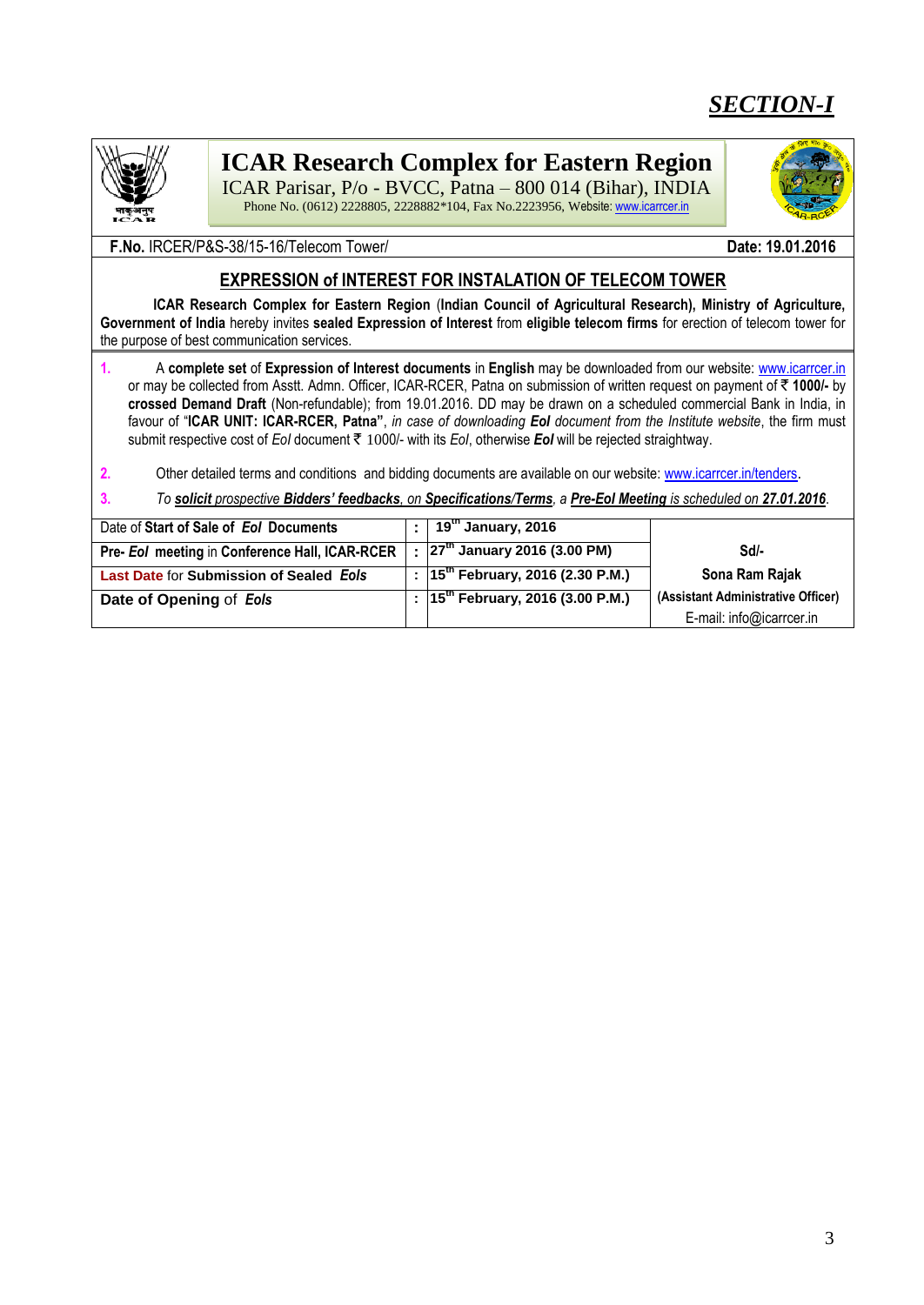### *SECTION-II*

### **Brief about objectives and Scope of the Work**

The **Eastern region** of **India** is **located** between **latitudes** of **17<sup>0</sup>N** and **29<sup>0</sup>N** and **longitudes** of **80<sup>0</sup>E** and **97<sup>0</sup>E**. The region includes the **states**/**zones** of **Assam plains** (**7.84 million hectares**), **Bihar** (**9.416 million hectares**), **Chhattisgarh** (**13.52 million hectares**), **eastern Uttar Pradesh** (**8.64 million hectares**), **Jharkhand** (**7.97 million hectares**), **Odisha**  (**15.57 million hectares**) and **West Bengal** (**8.87 million hectares**). Out of the **total geographical area** of **71.84 million hectares** in **Eastern region**, as much as **7.5 million hectares** is under **acidic soils**. Likewise, **sodic soils** occupy an area of **3.81 million hectares**. In the Eastern states, more than **30%** of the total geographical area **suffers from** one or the other **degradation problems**.

The **ICAR Research Complex for Eastern Region** (**ICAR RCER**), **Patna**, *with its Regional Research Stations at Plandu in Ranchi (Jharkhand) and Darbhanga (Bihar)*, is responsible to **cater** to the **Research and Development** (R&D) **needs** of all the **aforementioned eastern states**. The **ICAR RCER, Patna** has **multi-disciplinary** and **multicommodity**-oriented **Research Programmes**, with the following **mandate**:-

"To **undertake** strategic and **adaptive research** for efficient **integrated management**  of **natural resources** to enhance **productivity** of **agricultural production** system *comprising of field, agriculture and horticulture crops, aquatic crops, agro-forestry, livestock, avian and fisheries* in **different agro-ecological zones** of the **eastern region**".

So far as the **physical infrastructural development** of this **Research Complex** is concerned, the Complex has following **existing major Office Buildings**:-

#### (**A**) **ICAR Research Complex for Eastern Region** (**ICAR RCER**), **Patna:**

- **(i)** An **Administrative-cum-Research Building** at **Main Campus, ICAR RCER, Patna**;
- **(ii)** A **Farmers' Hostel** at **Main Campus, ICAR RCER, Patna**;
- (**B**) **ICAR RCER, Research Centre, Ranchi:**
	- **(i)** An **Administrative-cum-Research Building** at **ICAR RCER, RC, Plandu, Ranchi**;
	- **(ii)** A **Farmers' Hostel** at **ICAR RCER, RC, Plandu, Ranchi**;
- (**C**) **ICAR RCER, Research Centre for Makhana (RCM), Darbhanga:**
	- **(i)** An **Administrative-cum-Research Building** at **ICAR RCER, RCM, Darbhanga**;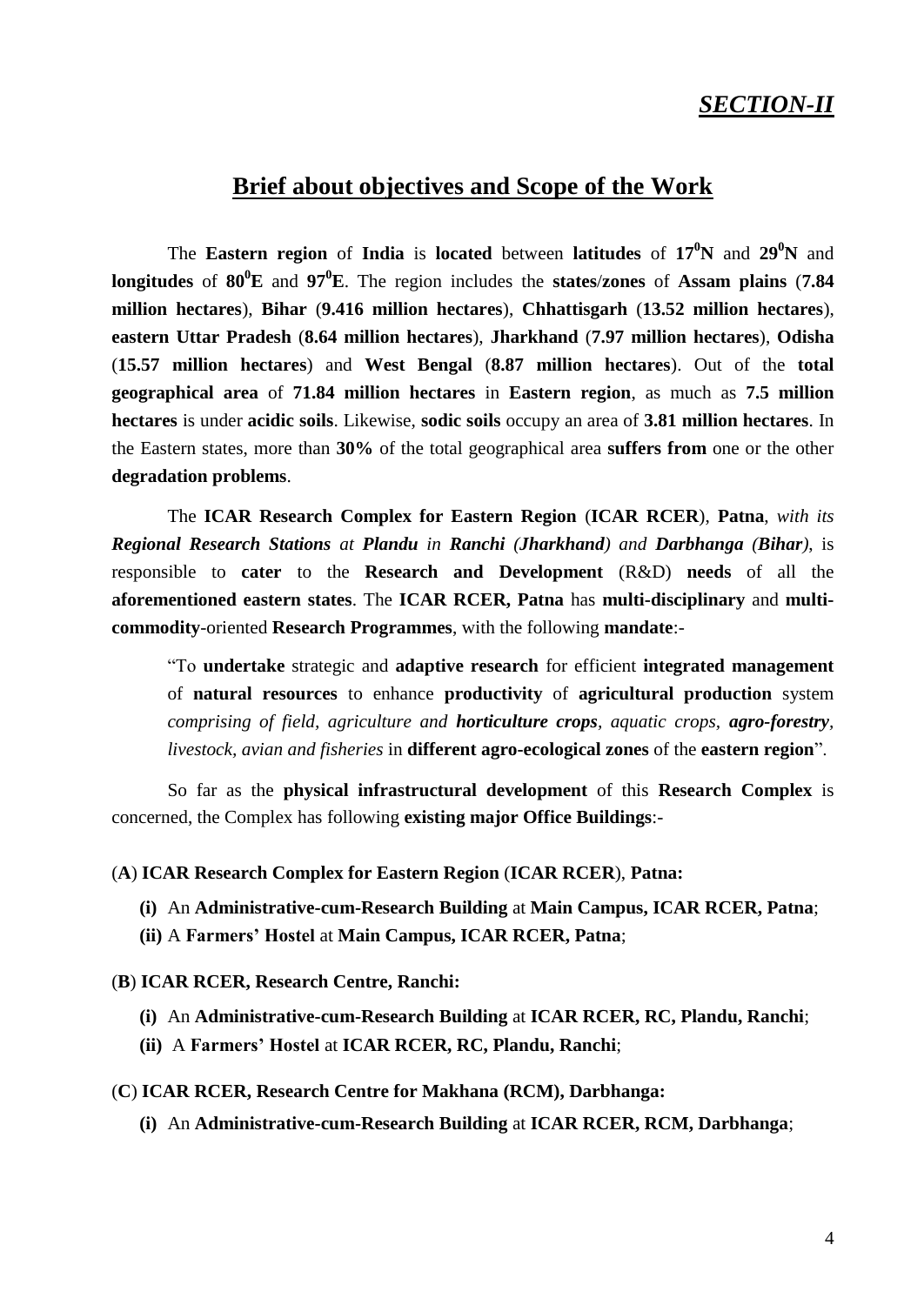#### (**D**) **Krishi Vigyan Kendra** (**KVK**), **Buxar** (**Bihar**)**:**

- **(i)** An **Administrative-cum-Research Building** at **KVK, Buxar**;
- **(ii)** A **Farmers' Hostel** at **KVK, Buxar**;

#### (**E**) **Krishi Vigyan Kendra** (**KVK**), **Ramgar** (**Jharkhand**)**:**

**(i)** An **Administrative-cum-Research Building** (taken over from State Government) at **KVK, Ramgarh**;

#### **Scope of Work:-**

#### **1. Erection of Telecom Tower in the premises of ICAR Parisar**

For the **execution** of each and every **aforelisted activity**, the **selected telecom company** shall **constitute** the **Second Party**, *while the ICAR Research Complex for Eastern Region (ICAR RCER), Patna shall constitute the First Party*. The **selected telecom company** shall have to abide by the **provisions** of the Indian Council of Agricultural Research, the **General Financial Rules** (**GFR**), **2005**, the relevant **Labour laws** and other applicable **Rules and Regulations** in vogue.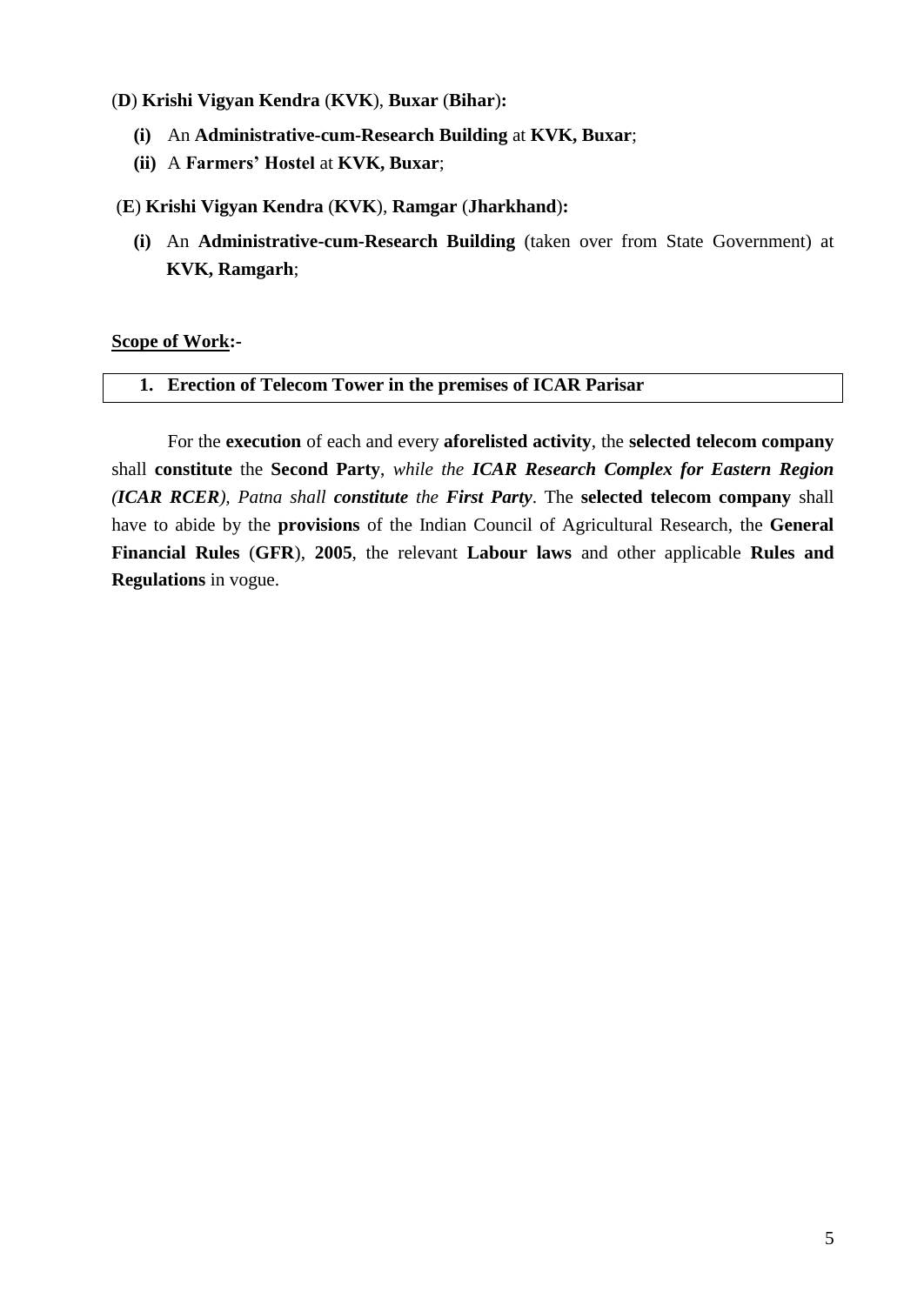# **INSTRUCTIONS TO TELECOM COMPANY Part - I**

### **1. Definitions:**

- **(a)** "**Employe**r" means the Ministry / department who have invited the **Expression of Interests** (**EoI**s).
- **(b)** "**Telecom Company**" means any entity or person or associations of person, who have been eligible and willing to submit their Expression of Interests (EoIs) FOR ERECTING THE TELECOM TOWER.
- **(c)** "**Personnel**" means **professionals** and **support staff** provided by the **Telecom Company** assigned to perform the Services or any part thereof.
- **(d)** "**Expression of Interest**" means the **Expression of Interest (EoI) Forms** duly filled in by the prospective Telecom Company.

#### **2. Eligibility of Telecom Company:**

**2.1** If the **Telecom Company** had **made Expression of Interest (EoI) with the Employer.**  *Telecom company shall be evaluated as per the qualification/ eligibility criteria set forth in Section-IV*.

#### **3. Clarification and Amendment of EoI Documents:**

3.1 At any time before the submission of **Expression of Interest** (**EoI**), the Employer may amend this EoI Document by issuing an addendum in writing or by standard electronic means. The addendum shall be sent to all telecom company and will be binding on them. **Telecom Company** shall acknowledge receipt of all amendments. To give Telecom Company reasonable time in which to take an amendment into account in their **Expression of Interest** (**EoI**), the Employer may, *if the amendment is substantial*, extend the deadline for the submission of **Expression of Interest** (**EoI**).

#### **4. Preparation of Expression of Interest** (**EoI**) **:**

- 4.1 The **Expression of Interest** (**EoI**) as well as all related correspondence exchanged by the Telecom Company and the Employer, shall be written in English or Hindi language.
- 4.2 In preparing their **Expression of Interest** (**EoI**), Telecom Company are expected to examine in detail the documents comprising the **Expression of Interest** (**EoI**)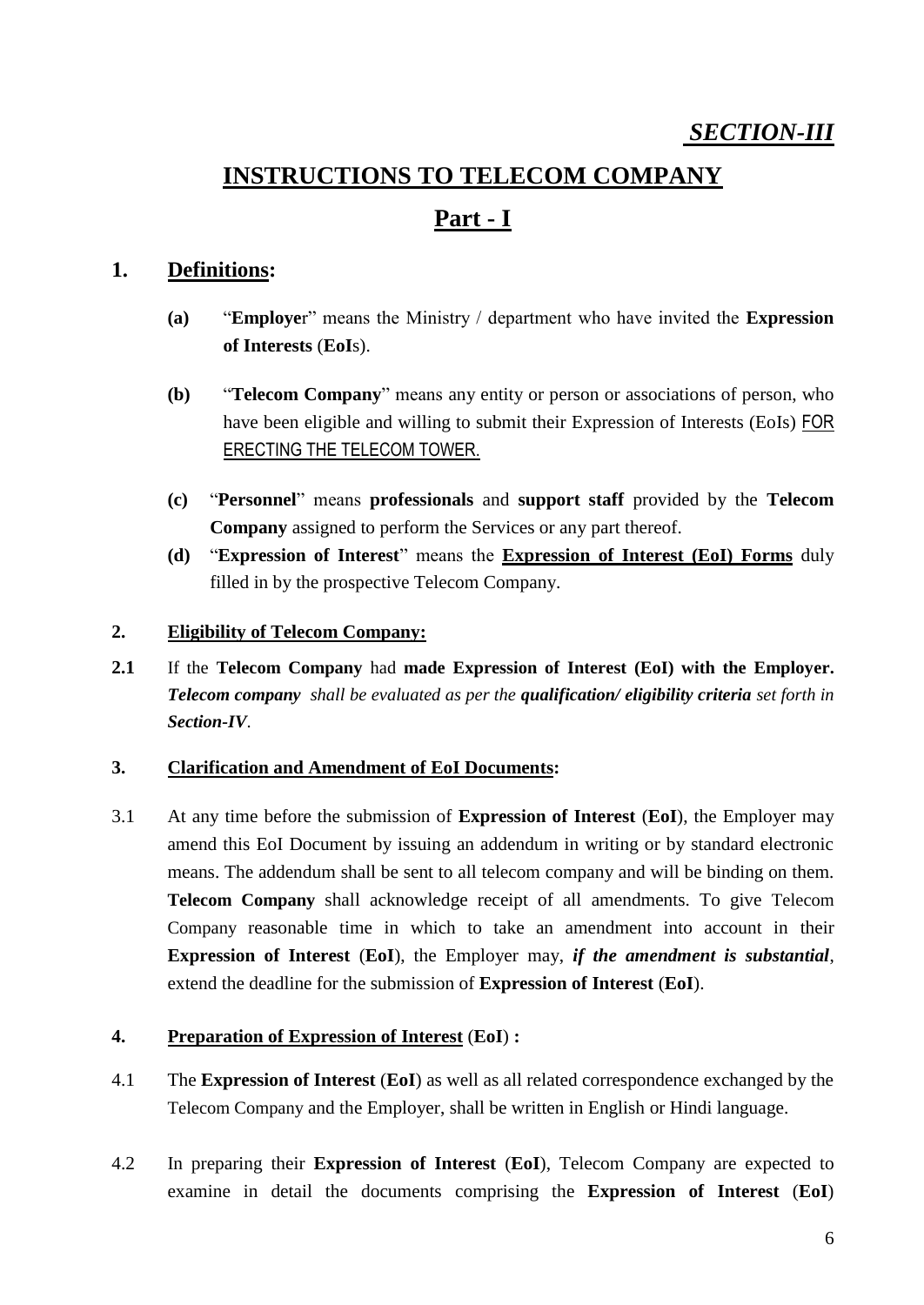Document. Material deficiencies in providing the information requested may result in rejection of an **Expression of Interest** (**EoI**).

4.3 Depending on the nature of the Work, Telecom Company are required to submit an **Expression of Interest** (**EoI**) in forms provided in Section-IV. The Part-II, Data-sheet in Section-III indicates the formats of the **Expression of Interest** (**EoI**) to be submitted. **Submission of the wrong type of Expression of Interest** (**EoI**) **will result in the Expression of Interest** (**EoI**) **being deemed non-responsive.** The **Expression of Interest** (**EoI**) shall provide the information indicated in the following paras from (a) to (g) using the attached Standard Forms (Section-V). Form EoI – 1 in Section-V is a sample letter of **Expression of Interest** (**EoI**) which is to be submitted alongwith the **Expression of Interest** (**EoI**).

#### **5 Earnest Money Deposit (EMD):**

The **Earnest Money Deposit (EMD**), is required to be submitted **at the EoI-stage** in the form of **Demand Draft** of any Scheduled Bank for and amount of **Rs. 10,000/-** in favour of **"ICAR Unit: ICAR-RCER, Patna**" payable at *Patna, Bihar*. The EMD is refundable.

**Please note that any Expression of Interest** (**EoI**)**, which does not include the EMD, would be rejected as non-responsive.**

#### **6. EoI Processing Fees:**

All Telecom Company are required to pay a non-refundable **Rs.1,000/- [Rupees One thousand only]** towards Bid Processing Fees in the form of Demand Draft drawn in favor of **"ICAR Unit: ICAR-RCER, Patna"**. In case of non-submission of said processing fee, the EoI will be rejected.

#### **7. Submission, Receipt, and Opening of Expression of Interest** (**EoI**)**:**

- 7.1 The original **Expression of Interest** (**EoI**) shall contain no interlineations or overwriting, except as necessary to correct errors made by the Telecom Company themselves. The person who signed the **Expression of Interest** (**EoI**) must initial such corrections. Submission letters for **Expression of Interest** (**EoI**) should be in the format of EoI-1 of Section-V.
- 7.2 An authorized representative of the Telecom Company shall initial all pages of the original **Expression of Interest** (**EoI**). The authorization shall be in the form of a written power of attorney accompanying the **Expression of Interest** (**EoI**) or in any other form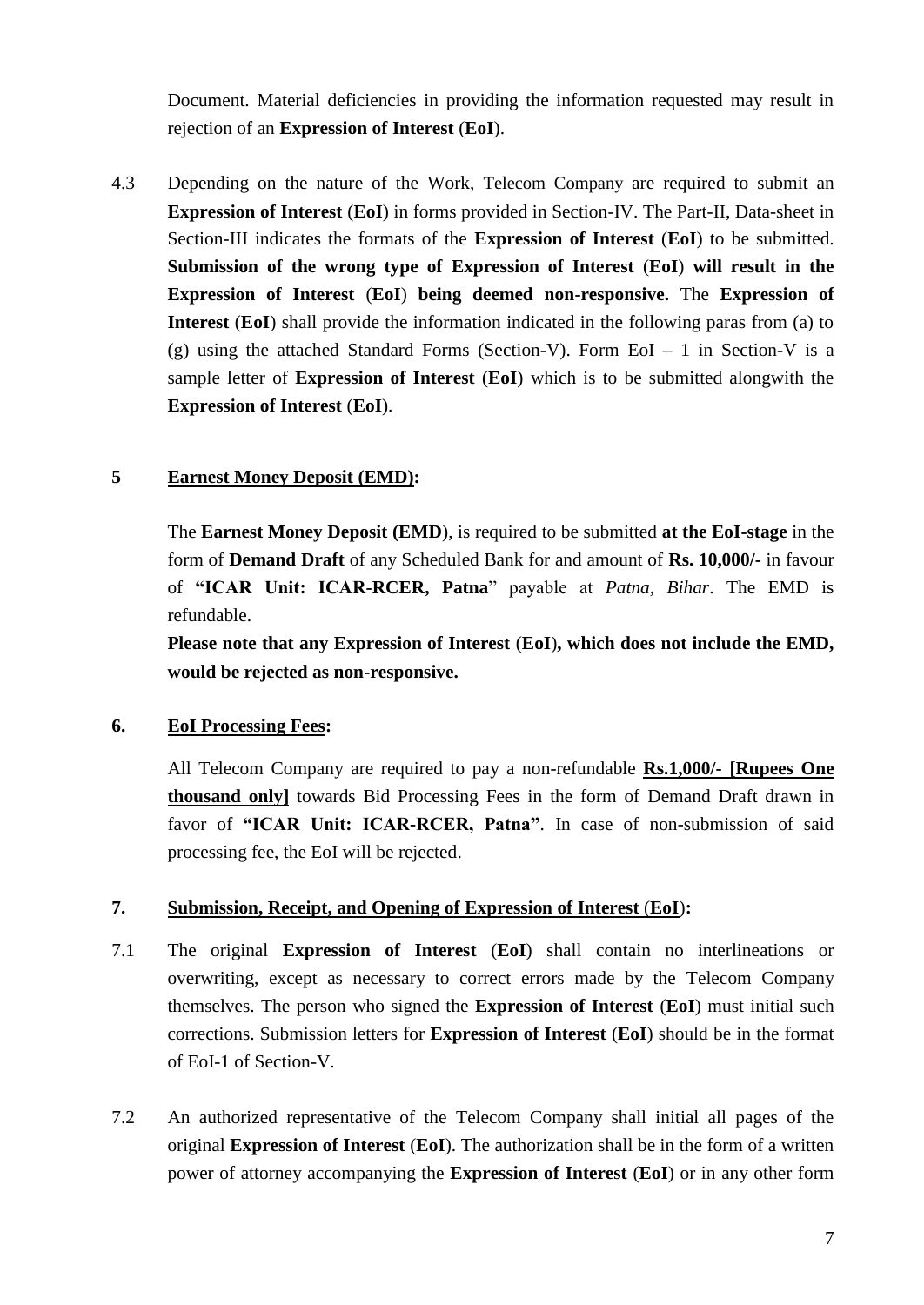demonstrating that the representative has been dully authorized to sign. The signed **Expression of Interest** (**EoI**) shall be marked "ORIGINAL".

- 7.3 The original and all copies of the **Expression of Interest** (**EoI**) shall be placed in a sealed envelope clearly marked "**Expression of Interest** (**EoI**) **for Erecting Telecom Tower"** followed by the name of the Assignment/job. The envelopes containing the **Expression of Interest** (**EoI**) **for Erecting Telecom Tower**, EMD and bid processing fees shall be placed into an outer envelope and sealed. This outer envelope shall bear the submission address, reference number be clearly marked "DO NOT OPEN, BEFORE [insert the time and date of the opening indicated in the Data sheet]". The Employer shall not be responsible for misplacement, loss or premature opening if the outer envelope is not sealed and/or marked as stipulated. This circumstance may be case for **Expression of Interest** (**EoI**)'s rejection**.**
- 7.4 The **Expression of Interest** (**EoI**) must be sent to the address/addresses indicated in the Data sheet and received by the Employer no later than the time and the date indicated in the Data sheet, or any extension to this date in accordance with para 4.2 above. Any **Expression of Interest** (**EoI**) received by the Employer after the deadline for submission shall be returned unopened.

#### **8. Expression of Interest** (**EoI**) **Evaluation:**

- 8.1 The employer has constituted a **Evaluation Committee** (**EC**) which will carry out the entire evaluation process.
- 8.2 The **Evaluation Committee** shall evaluate the **Expression of Interest** (**EoI**) on the basis of the qualification criteria specified in **Section-IV**. In the first stage of evaluation, an **Expression of Interest** (**EoI**) shall be rejected if it is found deficient as per the requirement indicated in the **Section-IV** for responsiveness of the **Expression of Interest** (**EoI**). Only responsive **Expressions of Interest** (**EoIs**) shall be further taken up for evaluation. Evaluation of the **Expression of Interest** (**EoI**) will start first. The qualification criteria of the Telecom Company and the evaluation criteria for the **Expression of Interest** (**EoI**) **for erecting telecom tower** shall be as defined in the **Section-IV**.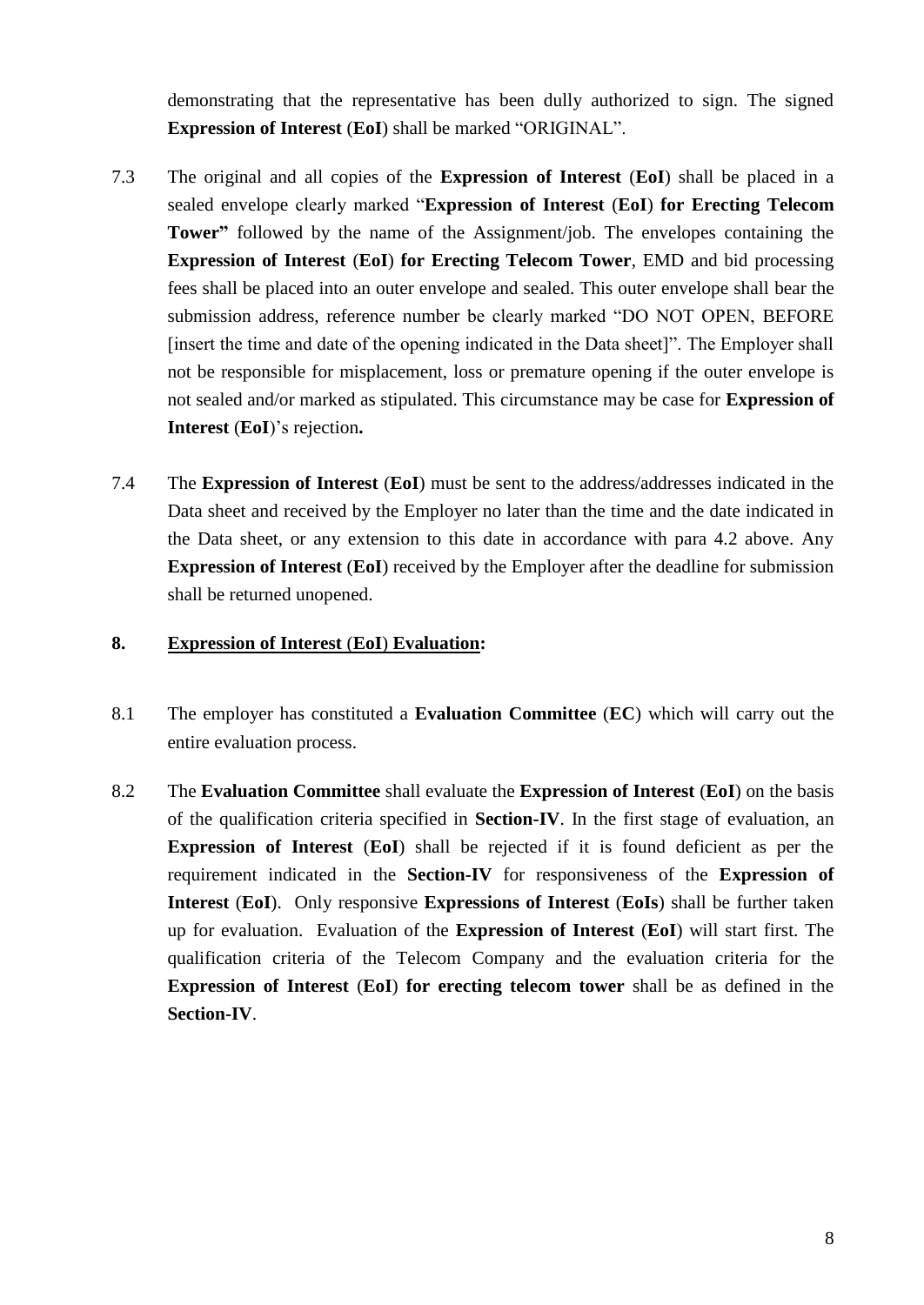#### 9**. Confidentiality:**

Information relating to **evaluation** of **Expression of Interest** (**EoI**) and recommendations concerning qualifications shall not be disclosed to the telecom company who submitted the **Expression of Interest** (**EoI**) or to other persons not officially concerned with the process, until the shortlisting of the telecom company. The undue use by any telecom company of confidential information related to the process may result in the rejection of its **Expression of Interest** (**EoI**) and may be subject to the provisions of the Employer's anti fraud and corruption policy.

===== XXXX =====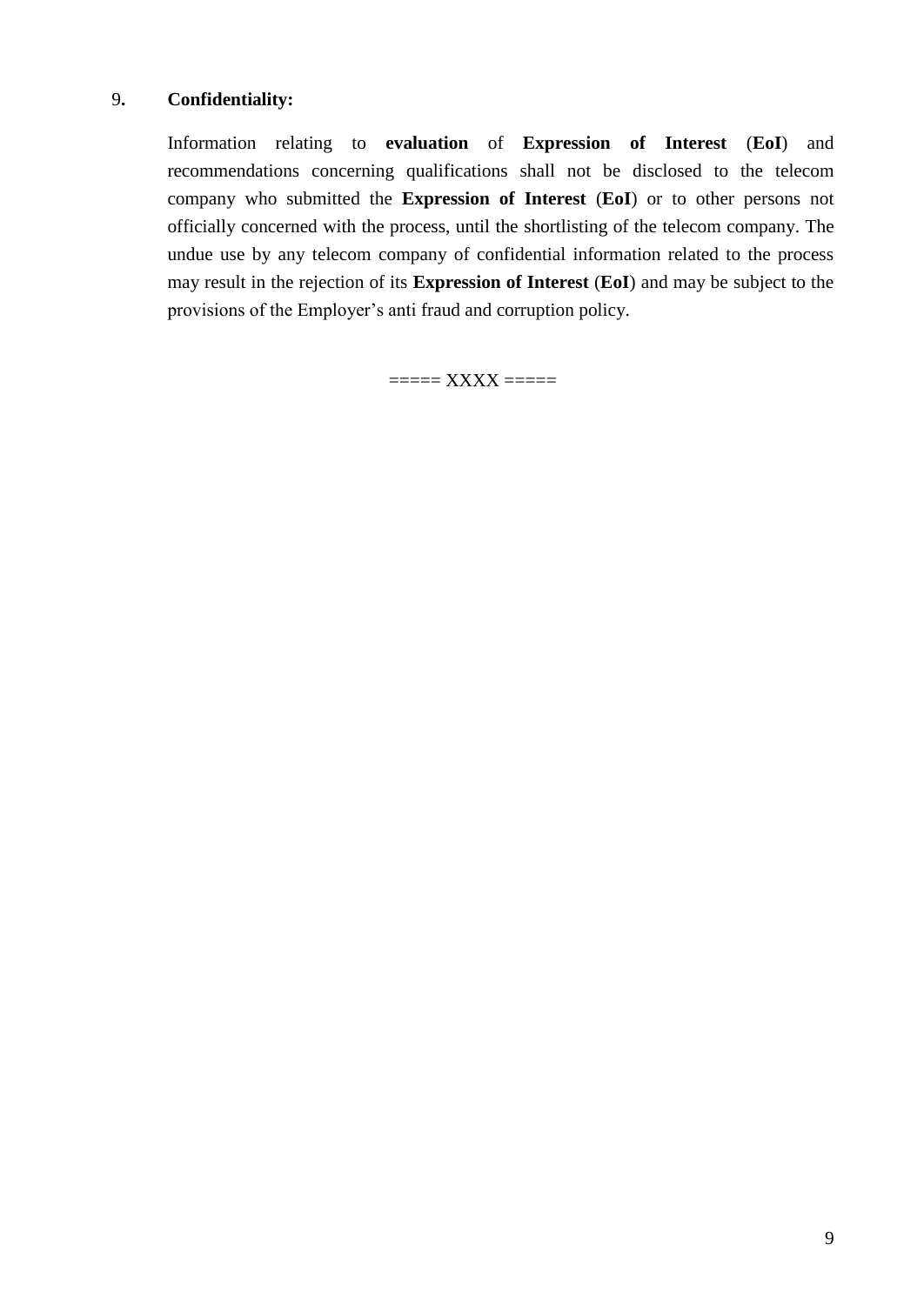# **INSTRUCTIONS TO TELECOM COMPANY Part-II: DATA SHEET**

| Clause<br><u>No.</u><br>of Data |                                                                                                                                                                                                                                                                                                                                                                                                   | Particulars                                                                                                                                                                                                                               |  |  |  |  |
|---------------------------------|---------------------------------------------------------------------------------------------------------------------------------------------------------------------------------------------------------------------------------------------------------------------------------------------------------------------------------------------------------------------------------------------------|-------------------------------------------------------------------------------------------------------------------------------------------------------------------------------------------------------------------------------------------|--|--|--|--|
| Sheet<br>1.                     | Name of the Employer:                                                                                                                                                                                                                                                                                                                                                                             | <b>Research</b><br>Complex for<br><b>ICAR</b><br><b>Eastern</b><br><b>ICAR</b><br>Campus,<br>P.O.<br><b>Bihar</b><br>Region,<br>Veterinary College, Patna - 800 014                                                                       |  |  |  |  |
| 2.                              | Name of the Assignment/job is:                                                                                                                                                                                                                                                                                                                                                                    | <b>Erection of Telecom Tower</b>                                                                                                                                                                                                          |  |  |  |  |
| 3.                              | A pre-EoI meeting will be held:                                                                                                                                                                                                                                                                                                                                                                   | At 3.00 PM on $27th$ January 2016 in<br><b>Conference Hall of this Complex.</b>                                                                                                                                                           |  |  |  |  |
| 4.                              | Date & time and address for submission of Expression of Interest (EoI):<br>Date<br>Time<br>Address                                                                                                                                                                                                                                                                                                | 15 <sup>th</sup> February 2016<br>2.30 PM<br>Tender box kept at Room No. 104                                                                                                                                                              |  |  |  |  |
| 5.                              | The Employer's representative is:<br><b>Address</b><br>Telephone:<br>Facsimile:<br>E-mail:                                                                                                                                                                                                                                                                                                        | Sh. S.R. Rajak, Assistant Admn. Officer<br><b>Room No. 113</b><br>0612-2228805<br>0612-2223956<br>purchasercer@gmail.com                                                                                                                  |  |  |  |  |
| 6.                              | Validity-period of the Expression of<br>Interest (EoI) to be submitted by the<br>prospective Telecom Company:                                                                                                                                                                                                                                                                                     | The <b>Expression of Interest</b> ( <b>EoI</b> ) to be<br>submitted<br>prospective Telecom<br>by<br>the<br>Company must remain valid for minimum 90<br>days after the submission date, i.e. at least until<br>15 <sup>th</sup> May, 2016. |  |  |  |  |
| 7.                              | Clarifications may be requested not<br>later than 3 (three) days before the<br>submission date.<br>The<br>address<br>for<br>requesting<br>clarifications is:<br>Facsimile:<br>E-mail:                                                                                                                                                                                                             | Sh. S.R. Rajak,<br><b>Assistant Admn. Officer, ICAR RCER, Patna</b><br>0612-2223956<br>purchasercer@gmail.com                                                                                                                             |  |  |  |  |
| 8.                              | The formats of the Expression of Interest (EoI) to be submitted are:<br>Form EoI - 1: Letter of submission of Expression of Interest (EoI)<br>Form EoI - 2 : Telecom Company's organization & experience<br>Form EoI - 3 : Information regarding any conflicting activities and declaration thereof.<br>Form EoI - 4 : Questionnaires (Part – A & Part - B)<br>Form EoI-5 : Financial Involvement |                                                                                                                                                                                                                                           |  |  |  |  |
| 9.                              | (EoI).                                                                                                                                                                                                                                                                                                                                                                                            | The Telecom company must submit the original and one copy of the Expression of Interest                                                                                                                                                   |  |  |  |  |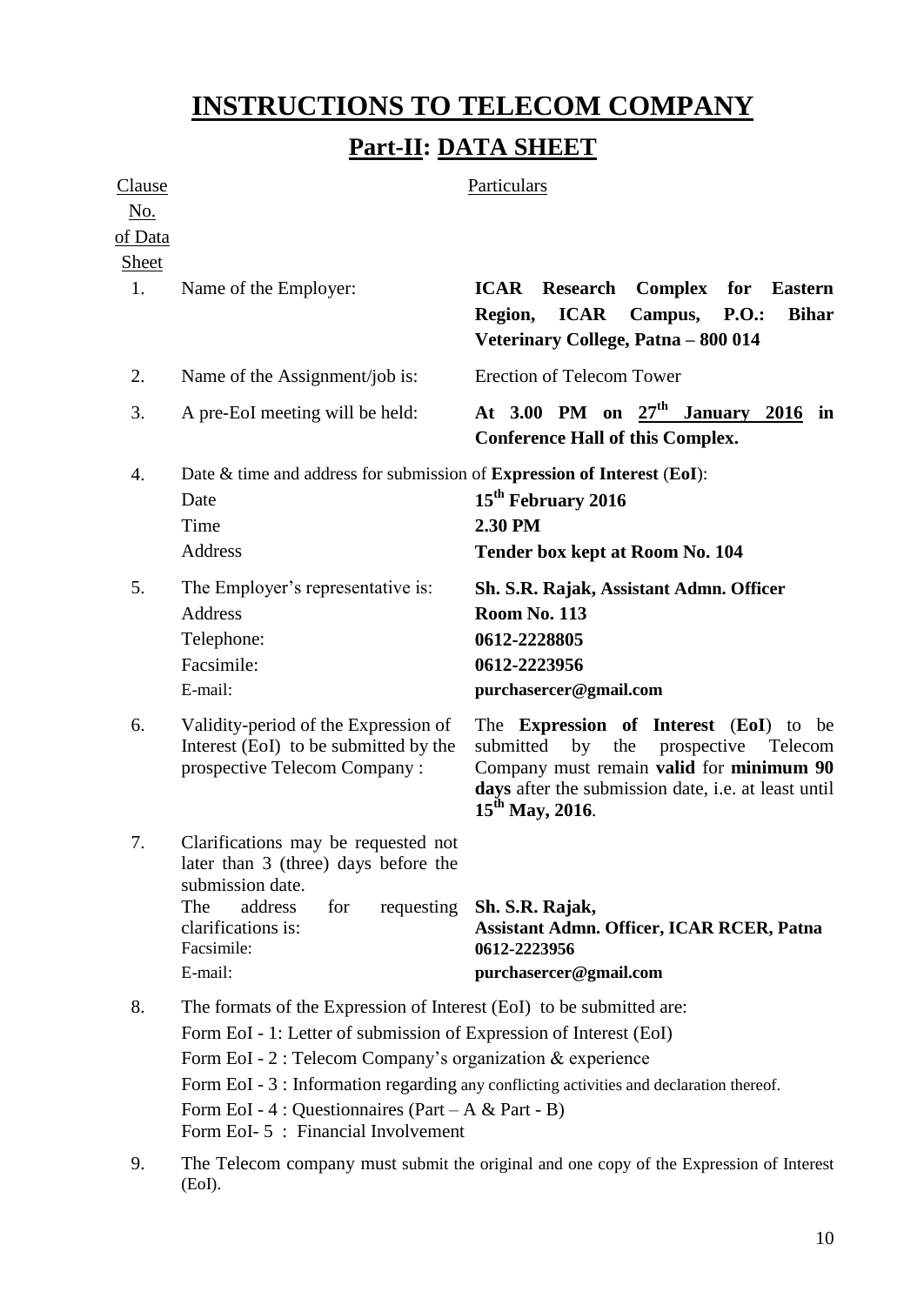#### The **minimum eligibility requirements** for prospective Telecom Company:

a. The Telecom Company should be registered with the Department of Telecommunication, Govt. of India. The applicant should furnish a certified copy of valid registration certificate issued by DoT as documentary evidence in support of its registration.

b. The Company must have experience of setting up of a minimum of 20 ground based towers of more than 25 meters height. The Company shall furnish documentary evidence in support of the experience in the form of completion certificate from the company for which it has installed the tower or letter of certification by qualified auditors.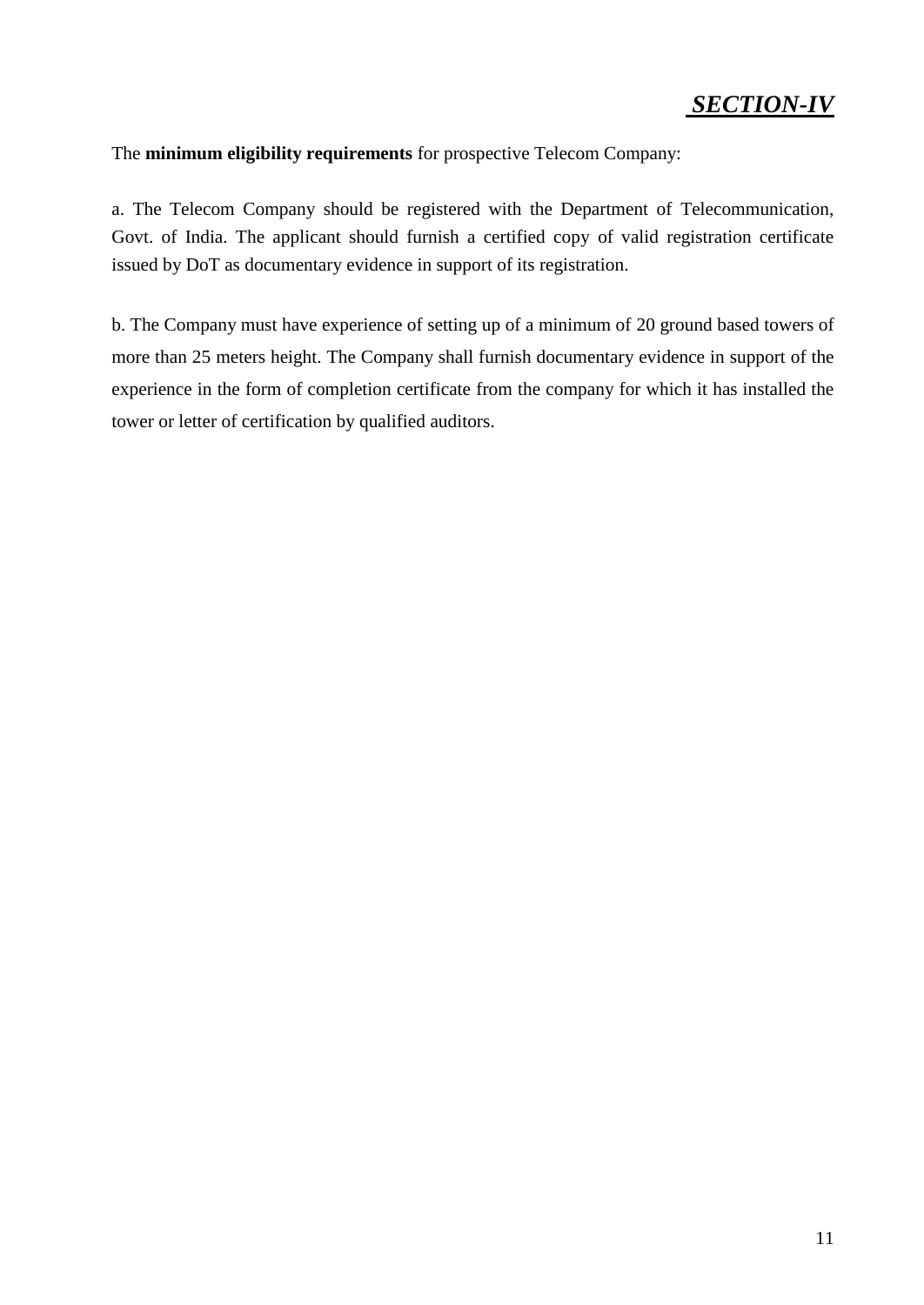# **Section-V**

### **ICAR RESEARCH COMPLEX FOR EASTERN REGION, PATNA**

### **Expression of Interest (EOI) Form**

### **Closing date: 15th February 2016 (2.30 PM).**

#### **CHECK-LIST**

**Please note**: To help you prepare the best application possible, all items below need to be considered and ticked off. This will also assist us with assessment of your application.

#### **Have you**:

- Read the EOI Guidelines?
- Contacted the relevant Officer(s) to discuss your EoI Document?
- Read and addressed the ICAR-RCER EoI document?
- Checked that your Telecom Company is aware and agrees to the final EOI submitted?
- **Signed the EOI (or typewritten if emailed) and checked that you are authorised** to sign/submit the form?
- Checked that your Telecom Company is **prepared** to have adequate **public liability insurance** to **cover** the **project activities** you are proposing?

If you are proposing to employ staff, are you aware of your obligations as an employer to provide adequate insurance, Service facilities, ESI, EPF, etc., for each of those staff, plus employment conditions as recommended in principle under the guidelines of *Government of India, Ministry of Labour***, etc.,** where appropriate?

| Yes:    |  |
|---------|--|
| No:     |  |
| $N/A$ : |  |
|         |  |

 $\overline{\phantom{0}}$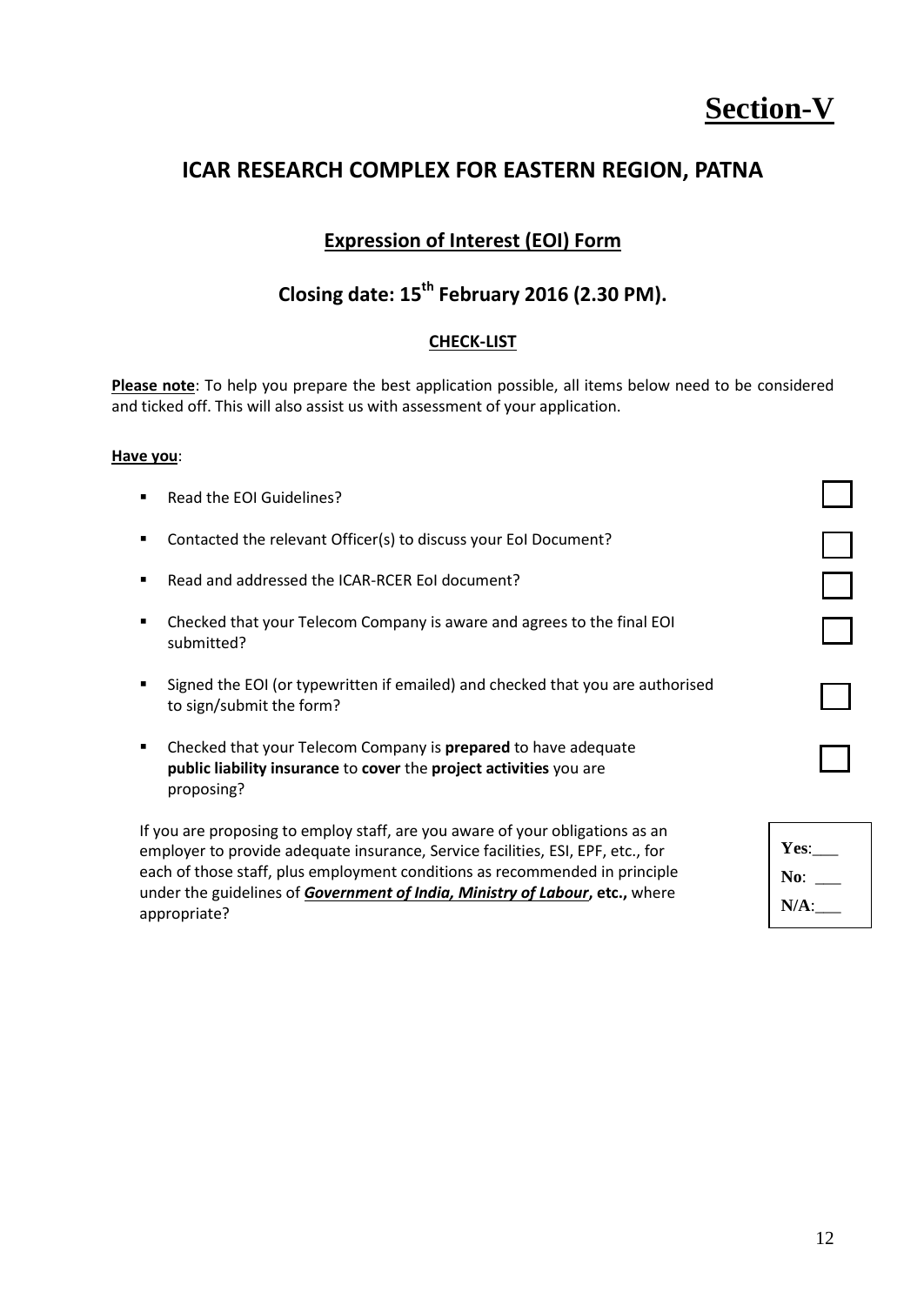### **LETTER OF PROPOSAL SUBMISSION**

[Location, Date]

To,

Director, ICAR-RCER, Patna – 800 014.

Dear Sirs,

I/We, the undersigned, offer to express the necessary interest for being short-listed for the Bidding process for **erecting the telecom tower** under **ICAR-RCER**, Patna, in accordance with your "**Invitation for Expression of Interest**" dated **19th January 2016**. We are hereby submitting our **Expression of Interest** (**EoI**), **EMD** and **requisite EoI Document fees**.

I/We are submitting our Expression of Interest (EoI).

I/We hereby declare that all the information and statements made in this Expression of Interest (EoI) are true and accept that any misinterpretation contained in it may lead to our disqualification. All the documents are subject to verification by local administration or as deemed fit by the Authority

Our Expression of Interest (EoI) is binding upon us.

We understand that you are not bound to accept any Expression of Interest (EoI) you receive.

> Yours sincerely, Authorized Signature [In full and initials]: Name and Title of Signatory: Name of Telecom Company: Address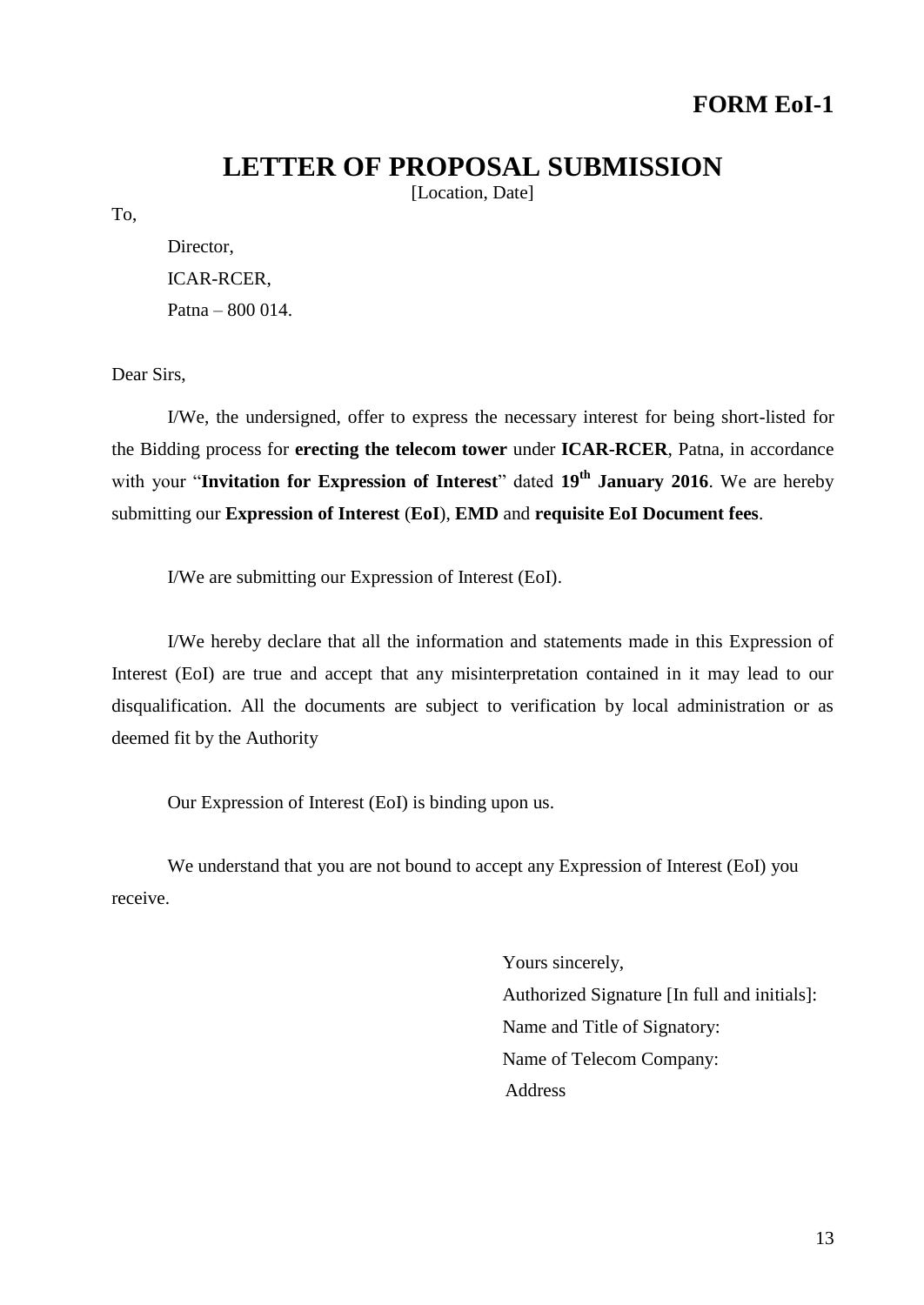## **COMPANY'S ORGANIZATION AND EXPERIENCE**

#### **A – COMPANY'S Organization**

[Provide here a brief description of the background and organization of your firm/entity and each associate for this Assignment/job. The brief description should include ownership details, date and place of incorporation of the firm, objectives of the firm etc. Also if the Telecom Company has formed a consortium, details of each of the member of the consortium, name of lead members etc shall be provided]

#### **B - Telecom Company's Experience**

[Using the format below, provide information on each Assignment/job for which your firm, and each partner in the case of consortium or joint venture, was legally contracted either individually as a corporate entity or as one of the major partners within an association, for carrying out consulting Assignment/job similar to the ones requested under this Assignment/job. In case of consortium, association of Company, the Company must furnish the following information for each of the consortium member separately]

1. Firm's name:

|     | Assignment/job name:                    | <b>Erection of Tower</b> |
|-----|-----------------------------------------|--------------------------|
|     | Description of work                     |                          |
| 1.2 | Place of Work                           |                          |
| 1.3 | Name and Address of Employer:           |                          |
| 1.4 | Name of associated Consultants, if any: |                          |

**Note:** Please provide documentary evidence from the client i.e. copy of work order, contract for each of above mentioned assignment. The experience may not be considered for evaluation, if such requisite support documents are not provided with the Expression of Interest (EoI).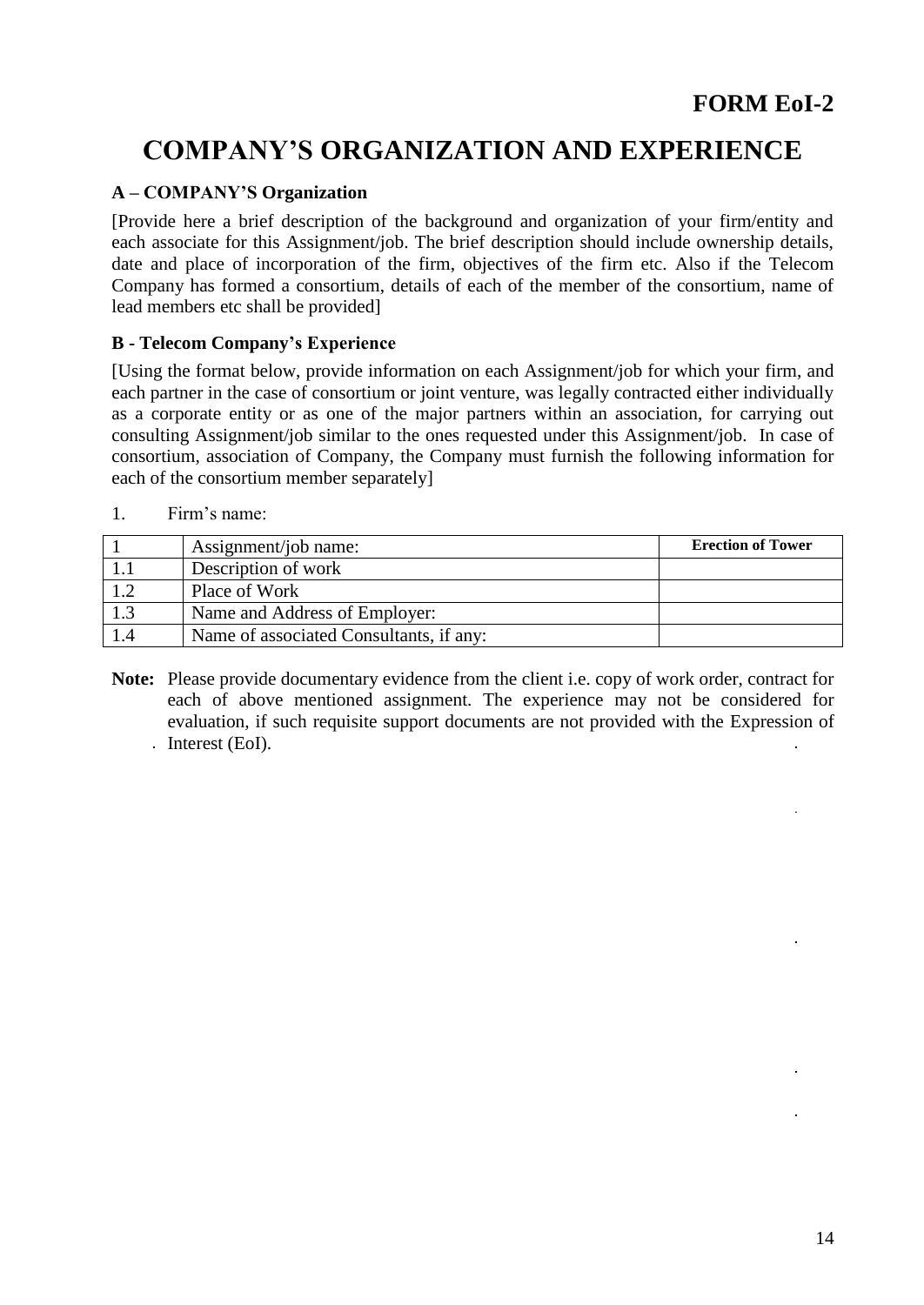### **FORM EoI-3**

#### **INFORMATION REGARDING ANY CONFLICTING ACTIVITIES AND DECLARATION THEREOF**

We hereby declare that our Telecom Company, are **not indulged** in any such activity which can be termed as the **conflicting activities**. We also acknowledge that in case of **misrepresentation** of the information, our proposals / contract shall be **rejected / terminated** by the Employer which shall be binding on us.

| Authorized Signature [In full and initials]: |   |  |
|----------------------------------------------|---|--|
| Name and of Signatory:                       | ٠ |  |
| Name of Firm:                                |   |  |
| Address:                                     |   |  |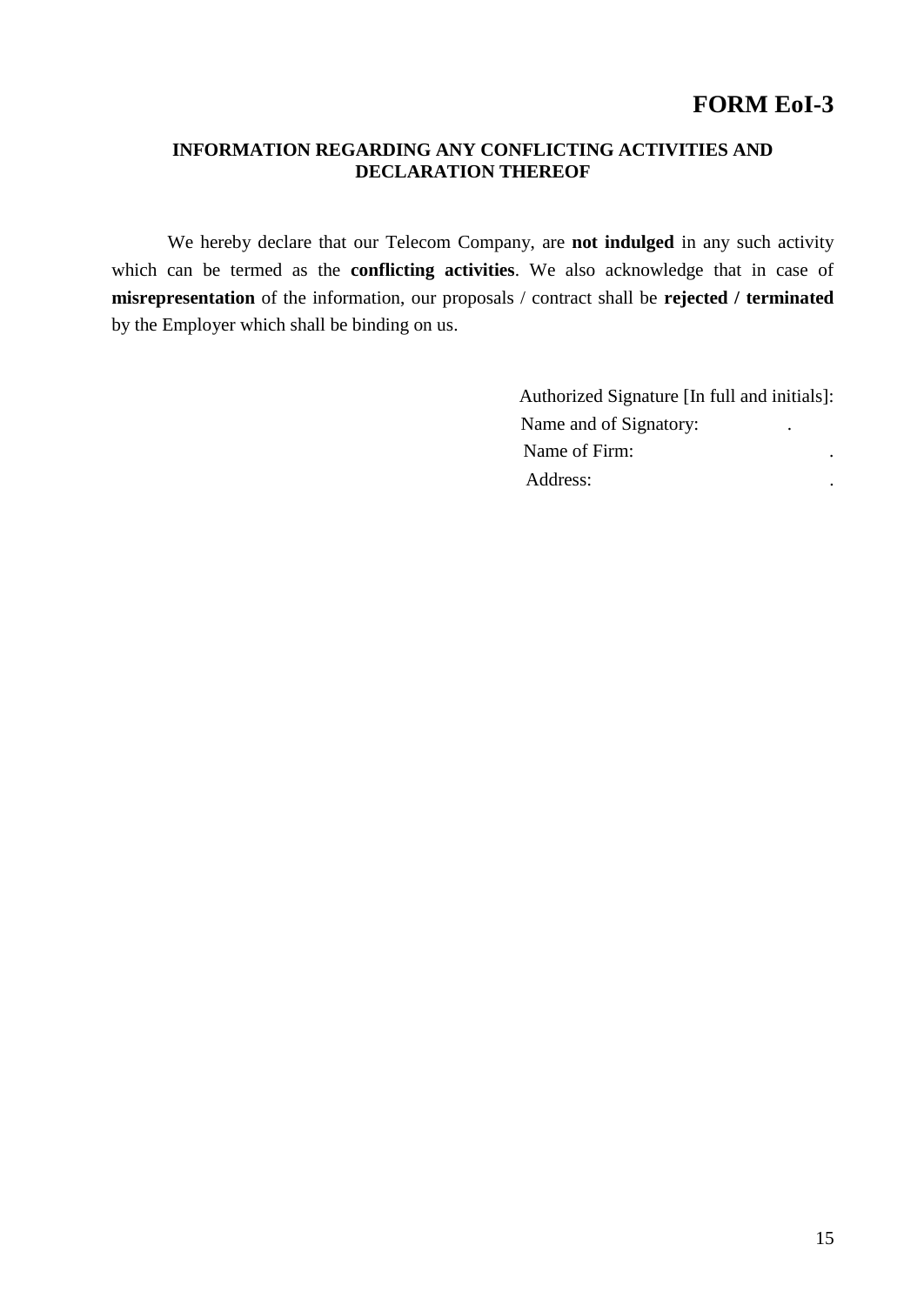## **FORM EoI-4**

# QUESTIONNAIRE (Part -A)

| SI.<br>No.     | Details of relevant Information sought                                                                                                                                                                                                                                         |                      | Information to be provided by the<br>prospective Company |
|----------------|--------------------------------------------------------------------------------------------------------------------------------------------------------------------------------------------------------------------------------------------------------------------------------|----------------------|----------------------------------------------------------|
| $\mathbf{1}$ . | Name of Company                                                                                                                                                                                                                                                                | t                    | .                                                        |
| 2.             | Date of Establishment of Company                                                                                                                                                                                                                                               | ÷,                   | .                                                        |
| 3 <sub>1</sub> | <b>Legal Status of Firm</b>                                                                                                                                                                                                                                                    | ÷                    | .                                                        |
|                | [Whether Sole Proprietary-ship / Cooperative /<br>Partnership Firm / Company (under Company Act)<br>/ Society (under Societies Registration Act)/<br>Central PSU / State PSU or so?]                                                                                           |                      |                                                          |
| 4.             | Telecom Company's Registration. No. & Date                                                                                                                                                                                                                                     | t,                   |                                                          |
| 5 <sub>1</sub> | Copy of Registration. Certificate (To be<br>enclosed)                                                                                                                                                                                                                          | t.                   |                                                          |
| 6.             | Nos. of such contracts received each year during                                                                                                                                                                                                                               | ÷.                   | 2013-14:                                                 |
|                | last 3 years                                                                                                                                                                                                                                                                   |                      | 2014-15:                                                 |
|                |                                                                                                                                                                                                                                                                                |                      | 2015-16:                                                 |
|                | [alongwith copies of Award of contracts(s)]                                                                                                                                                                                                                                    |                      |                                                          |
| 7 <sub>1</sub> | Name of Proprietor of Company, alongwith<br>Address, Tel. No., Fax No. & e.mail address                                                                                                                                                                                        | $\ddot{\phantom{a}}$ |                                                          |
| 8.             | <b>Blacklisting</b><br><b>Details</b><br>of<br>from<br>any Govt.<br>Deptt / Organizations, if any during last 5 years. (If<br>so, the firm must also provide the detailed reasons<br>for its <b>blacklisting</b> , for consideration of its Bid on<br>overall Merits, if any.) | ÷                    |                                                          |

**Signature of prospective Telecom Company: ………………**

[**Either "**Proprietor**" or** 

**"**Authorized Signatory**"** 

**(***enclosing the Letter of Authority from Proprietor***)]**

**Signatory's Name: ………………. Address: ………………………………**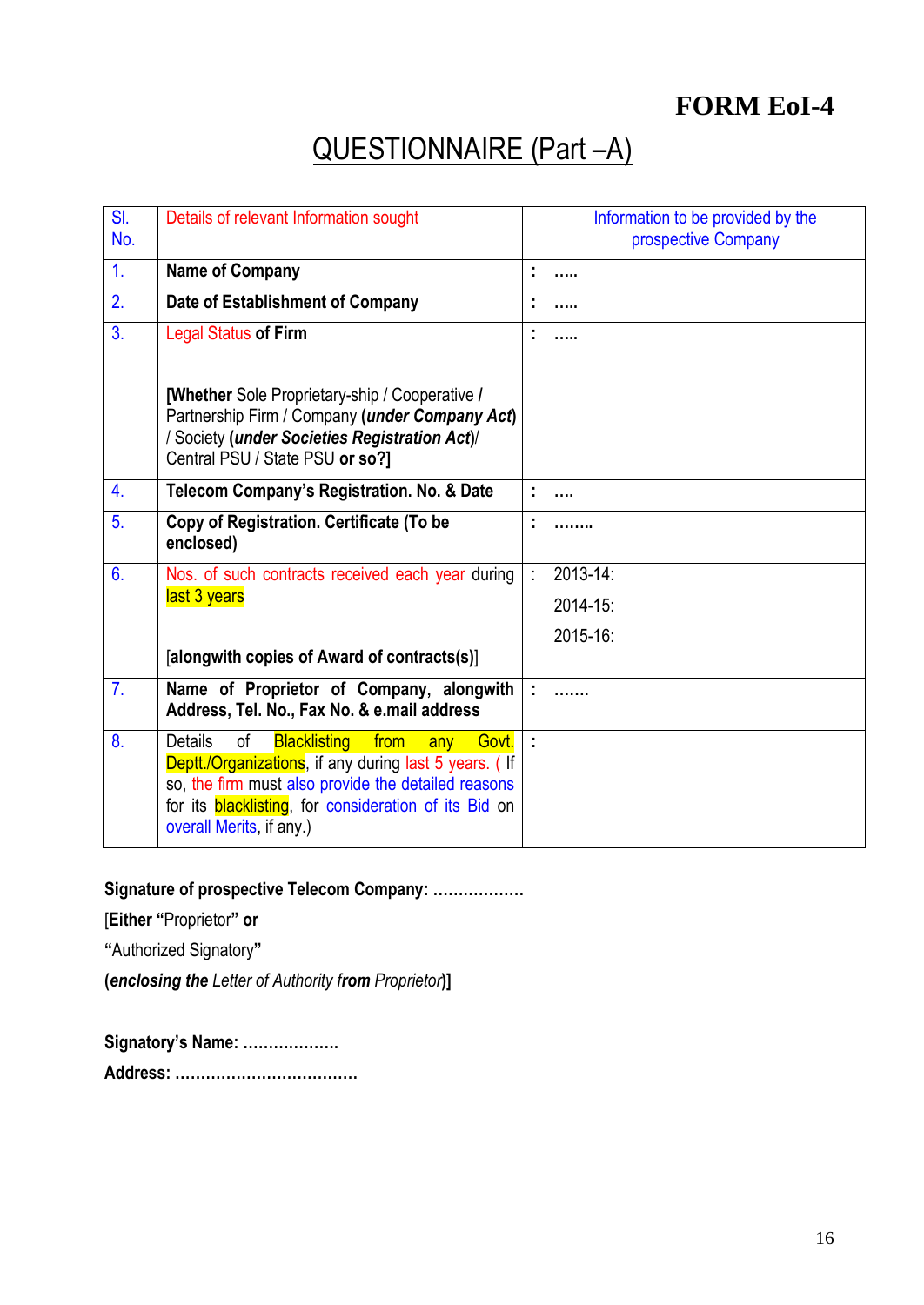# QUESTIONNAIRE (Part – B)

**The** prospective Telecom Company **should furnish** specific answers **to** all the questions/issues **mentioned** below**. In case a question/issue does** not apply to **a** prospective Firm**, the same should be**  answered **with the remark "**not applicable**".** 

Wherever **necessary and** applicable**, the** prospective Firm **shall** enclose certified copy **as** documentary proof/ evidence **to** substantiate **the** corresponding statement**.** 

**In case a** prospective Firm **furnishes a** wrong or evasive answer **against any of the under-mentioned question/issues, its** Bid **will** be liable **to be** cancelled**.** 

| SI.<br>No.       | Query related to Information sought<br>from prospective Telecom<br>Company                                                                                                |   | Information to be provided by the<br>prospective Telecom Company | <b>Guiding Remarks /Note</b><br>(for<br>prospective<br><b>Telecom Company)</b>                                |
|------------------|---------------------------------------------------------------------------------------------------------------------------------------------------------------------------|---|------------------------------------------------------------------|---------------------------------------------------------------------------------------------------------------|
| 1.               | Expression of Interest (EoI) is valid $\mid$ :<br>for acceptance upto                                                                                                     |   | .                                                                | Eol is required to be<br>at least<br>valid<br>upto<br>15.05.2016.                                             |
| 2.               | Your permanent Income Tax A/C  :<br>No.                                                                                                                                   |   |                                                                  |                                                                                                               |
| 3 <sub>1</sub>   | Attach certified copy of your  :<br>latest/current Income Tax clearance<br>certificate                                                                                    |   | .                                                                |                                                                                                               |
| $\overline{4}$ . | Status:                                                                                                                                                                   |   |                                                                  |                                                                                                               |
|                  | ii) Are you currently registered  :<br>under the Indian Companies Act,<br>1956 or Societies Registration<br>Act, 1860, or any other Act?                                  |   | Yes / No.<br>If Yes, then Regn. No.:                             |                                                                                                               |
| 6.               | i) Please indicate name & full<br>address of your Banker(s)                                                                                                               | Ŀ |                                                                  | The Banking details are<br>required to ensure                                                                 |
|                  | ii) Please provide your Principal  :<br>Consulting Firm's Bank A/c. No.,<br><b>IBAN</b><br>Bank<br>Code.<br>Code,<br>SWIFT/BIC Code.                                      |   | Bank A/c. No.:<br>Bank Code:<br>IBAN Code:<br>SWIFT/BIC Code:    | Financial Transparency,<br>&, to facilitate timely<br>payment through E-<br>Payment / ECS / RTGS<br>/LC, etc. |
| 8.               | Please state whether any work  :<br>dealings with you currently stand<br>suspended / banned by any<br>Ministry/Department of Government<br>of India or by any State Govt. |   | Yes/No                                                           |                                                                                                               |

**…………………………..……………………….**

**(Signature with date)**

**(Full name, designation & address of the person duly authorized to sign on behalf of the prospective Telecom Company)**

**…………………………..**

**For and on behalf of (Name, address and stamp of the Telecom Company)**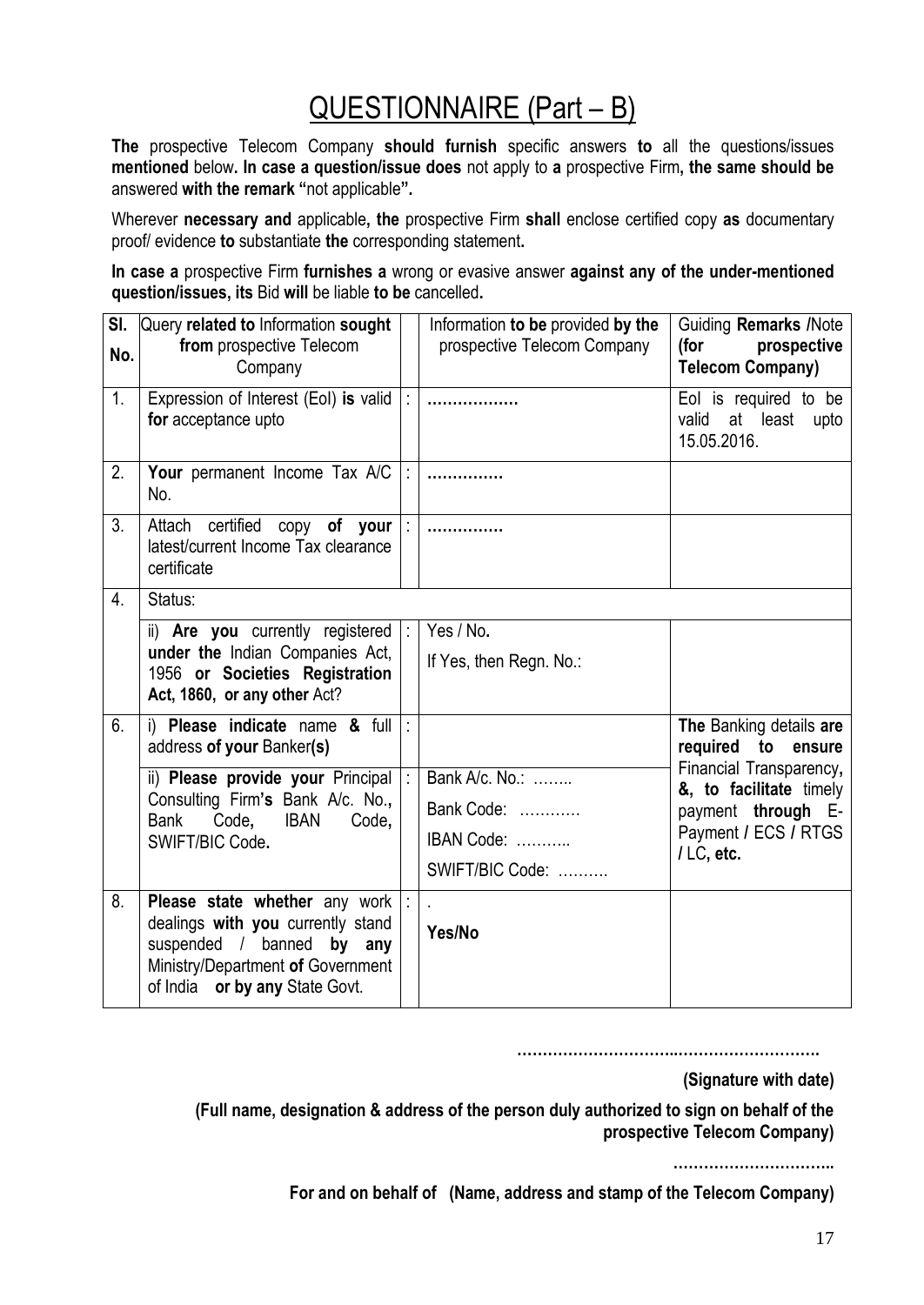# **FORM EoI-5**

| SI.<br>No.     | Details of relevant Information sought                                |                                 | Information to be provided by the<br>prospective Company |
|----------------|-----------------------------------------------------------------------|---------------------------------|----------------------------------------------------------|
| 1.             | Monthly Rent of tower to be paid to the Employer<br>(in Rs.)          | $\cdot$<br>$\ddot{\phantom{a}}$ |                                                          |
| 2.             | Electricity Consumption (Whether paid by<br>Company or employer)      | ٠<br>$\bullet$                  |                                                          |
| 3.             | Deployment of Security Staff (Whether paid by<br>Company or employer) | $\cdot$                         |                                                          |
| 4.             | Space Required (In Sq. Meter)                                         | ٠<br>$\blacksquare$             |                                                          |
| 5 <sub>1</sub> | Period of Installation                                                | ٠<br>$\blacksquare$             |                                                          |
| 6.             | Increment % over base value of monthly rent<br>mentioned at SI, No.1  | $\cdot$                         |                                                          |
| 7.             | Any other items Required                                              | ٠                               |                                                          |